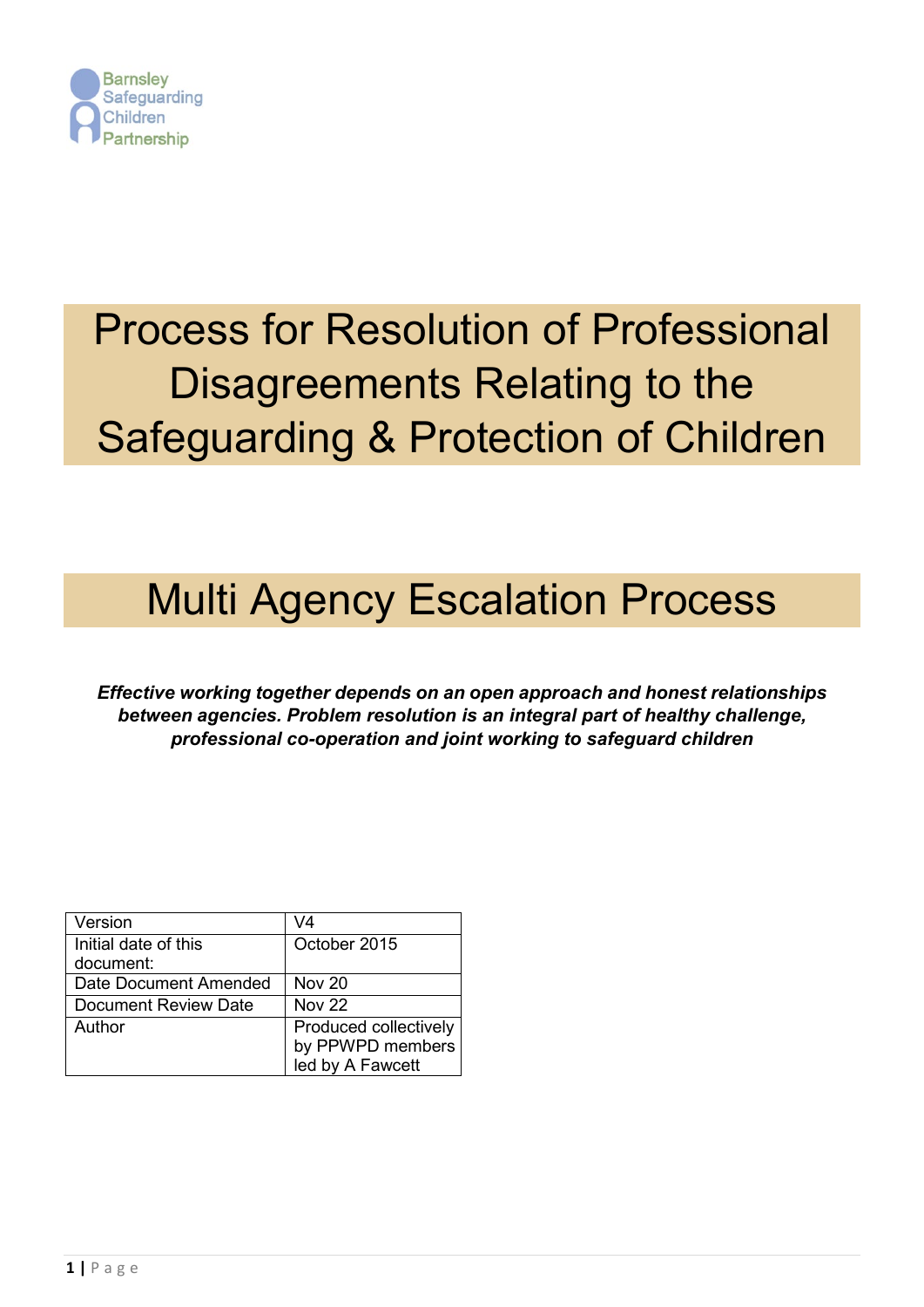## **CONTENTS**

| $\mathbf{1}$   | Introduction                    | Page 3 |
|----------------|---------------------------------|--------|
| $\overline{2}$ | <b>Background</b>               | Page 3 |
| 3              | <b>Principles of Resolution</b> | Page 4 |
| $\overline{4}$ | Process – A Stages Approach     | Page 5 |
| 5              | Appendix 1 – Escalation Record  | Page 8 |
| 6              | Appendix 2 – Diagram of Process | Page 9 |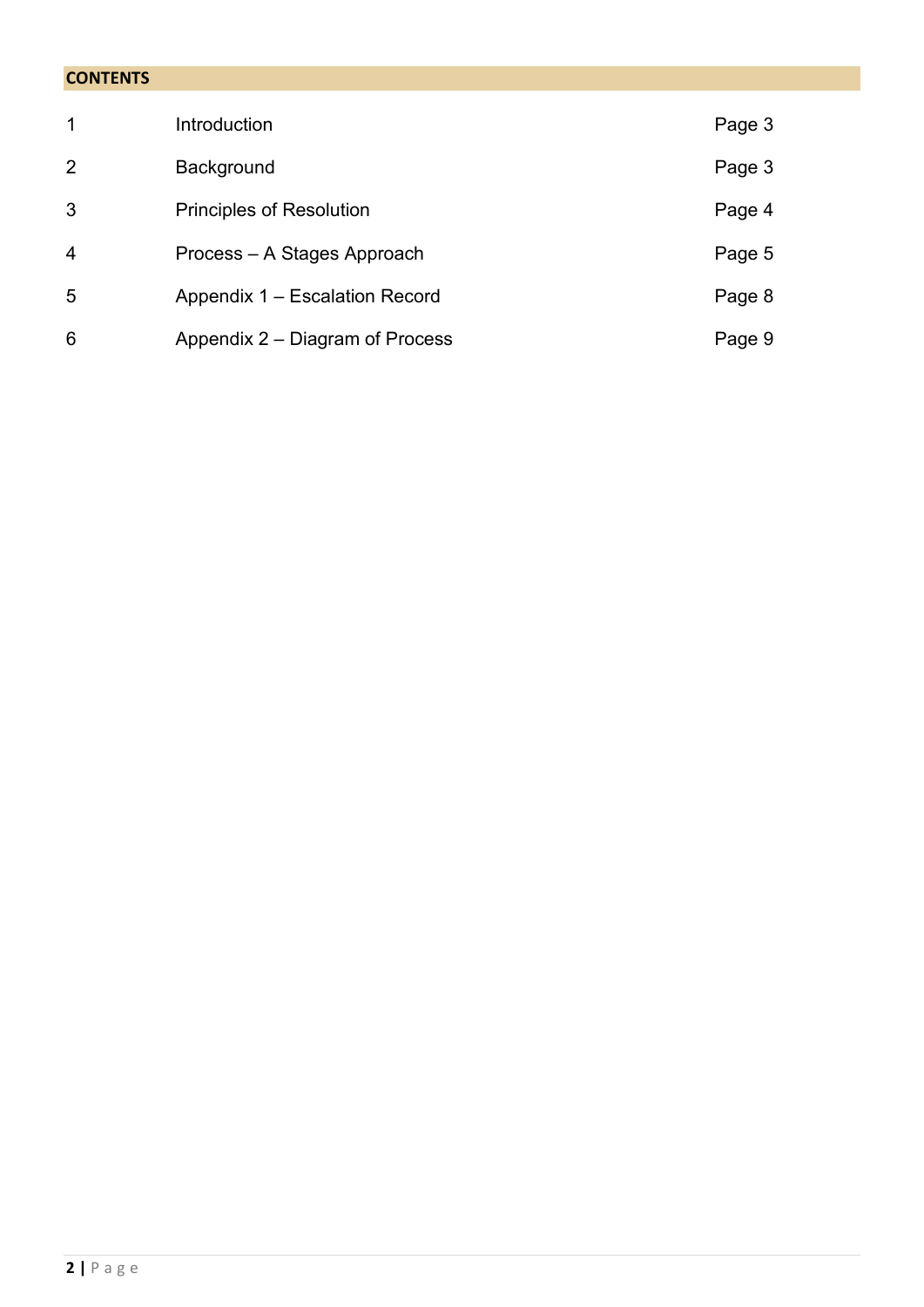#### **INTRODUCTION**

This process outlines the steps to be taken when there are disagreements between practitioners (from different agencies) in relation to concerns about the safety and welfare of a child or young person, and/or action being taken to safeguard them. This process ensures that all professionals have a quick and straightforward means of resolving professional differences in order to safeguard the welfare of children.

When working with children and families there will inevitably be times when practitioners have differing views on the best course of action, and when made respectfully, challenge can promote reflection and may foster creative ways of working. However, without appropriate management, disagreements can negatively impact on working relationships and consequently on the ability to safeguard children. Professional disagreements always require constructive management and timely resolution.

In order to support and challenge constructively, a clear process needs to be in place to ensure that practitioners understand the steps they should take. This process should be measured in its approach to allow practitioners the opportunity to openly discuss their concerns. However, where these remain unresolved there should be a clear and formal process to manage.

#### **BACKGROUND**

Effective working together depends on an open approach and honest relationships between agencies. Problem resolution is an integral part of healthy challenge, professional co-operation and joint working to safeguard children. Case Reviews have highlighted a lack of awareness and use of escalation within agencies. This can lead to drift and delay and means that practitioners are not able to satisfactorily resolve professional disagreements and safeguard children effectively.

This policy applies to all agencies working with children and provides professionals with a framework within which they can raise concerns about decisions/actions in a way that:

- Avoids professional anxiety or disagreement that puts children at risk and potentially obscures the focus of the child
- Resolve the difficulties within and between agencies quickly and openly
- Identifies any areas of practice where there is a need for clarity or review of multi-agency policies/procedures or address training needs.

Differences in professional opinions can arise when professionals deem decisions not to be in the best interests of the child – some examples of when this is likely to occur are listed below:

- Levels of need and intervention differing opinions about thresholds
- Differences in the handling of referrals/requests for services between agencies
- Lack of understanding about roles and responsibilities
- Disagreement regarding decision making and action to be taken
- Differences in opinion with regards to planning
- Concern about the action or inaction of another professional in relation to the safety and wellbeing of a child or family member
- The need for communication/sharing of information
- Concerns that there is a drift or unreasonable delay in case progression
- Disagreement over the provision of services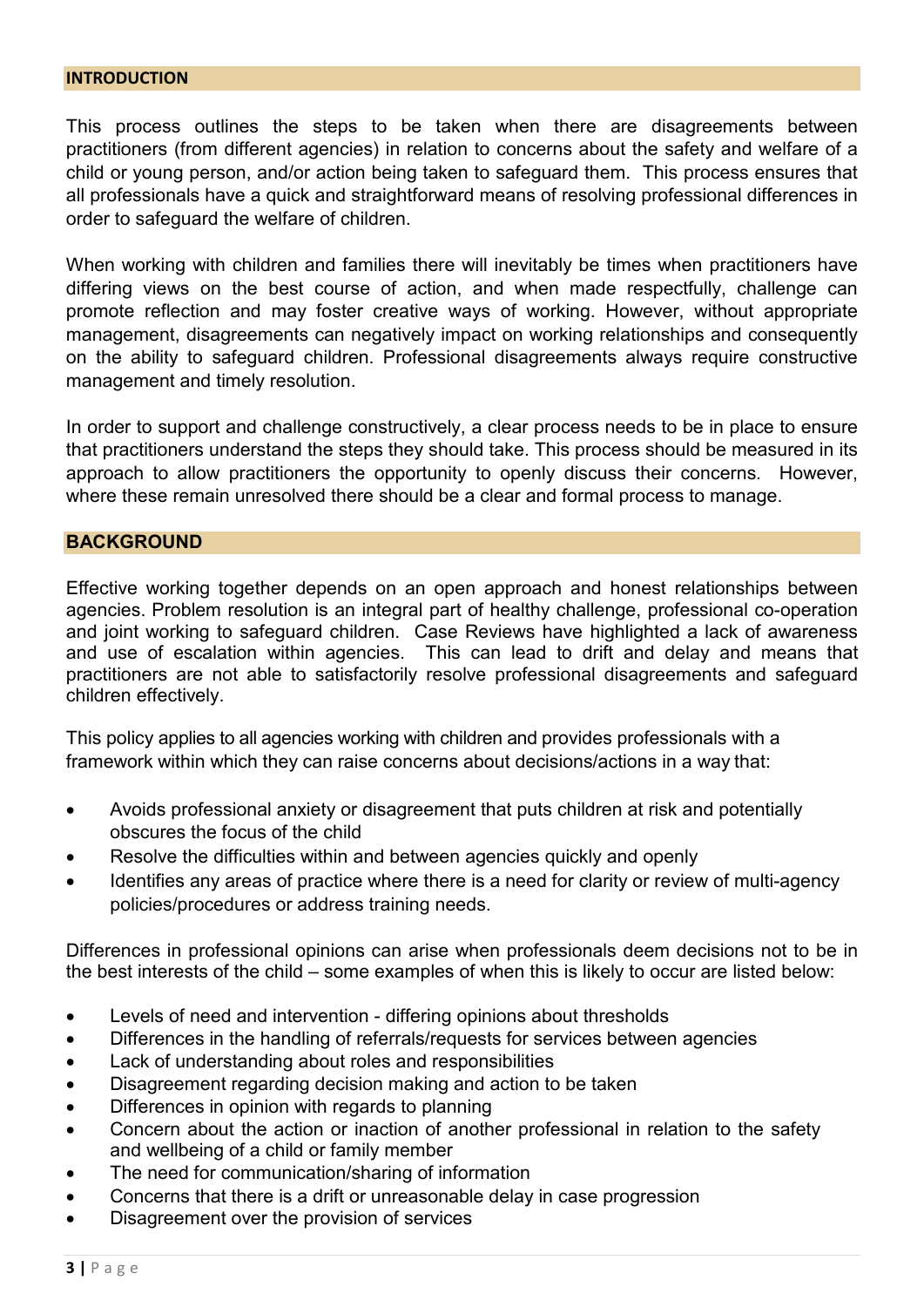Throughout our work the safety and wellbeing of the child or young person is the primary concern, and professional disputes must not obstruct this. If you feel that a practitioner or an agency is not acting in the best interests of a child, you have a responsibility to respectfully challenge and to follow this process if required.

## **PRINCIPLES OF RESOLUTION**

When trying to resolve disagreements, practitioners should work within the following principles:

- The safety and wellbeing of the child or young person is paramount
- The child or young person should remain at the centre of all professional discussions
- Ensuring that the right conversations are had with the right people at the right time
- To resolve disagreement using a restorative and solution focused approach which includes appropriate and respectful challenge
- Professionals must share the key information and their interpretation and assessment appropriately, and what may be the likely impact on the child
- Professionals should consider what needs to be achieved to resolve the problem
- Resolving disagreements in a timely manner
- Concerns, actions, responses and outcomes must be recorded and agreed
- The process must be open and transparent
- Avoid professional disagreement which may place children at further risk of obscuring the focus of the child or which may delay decision making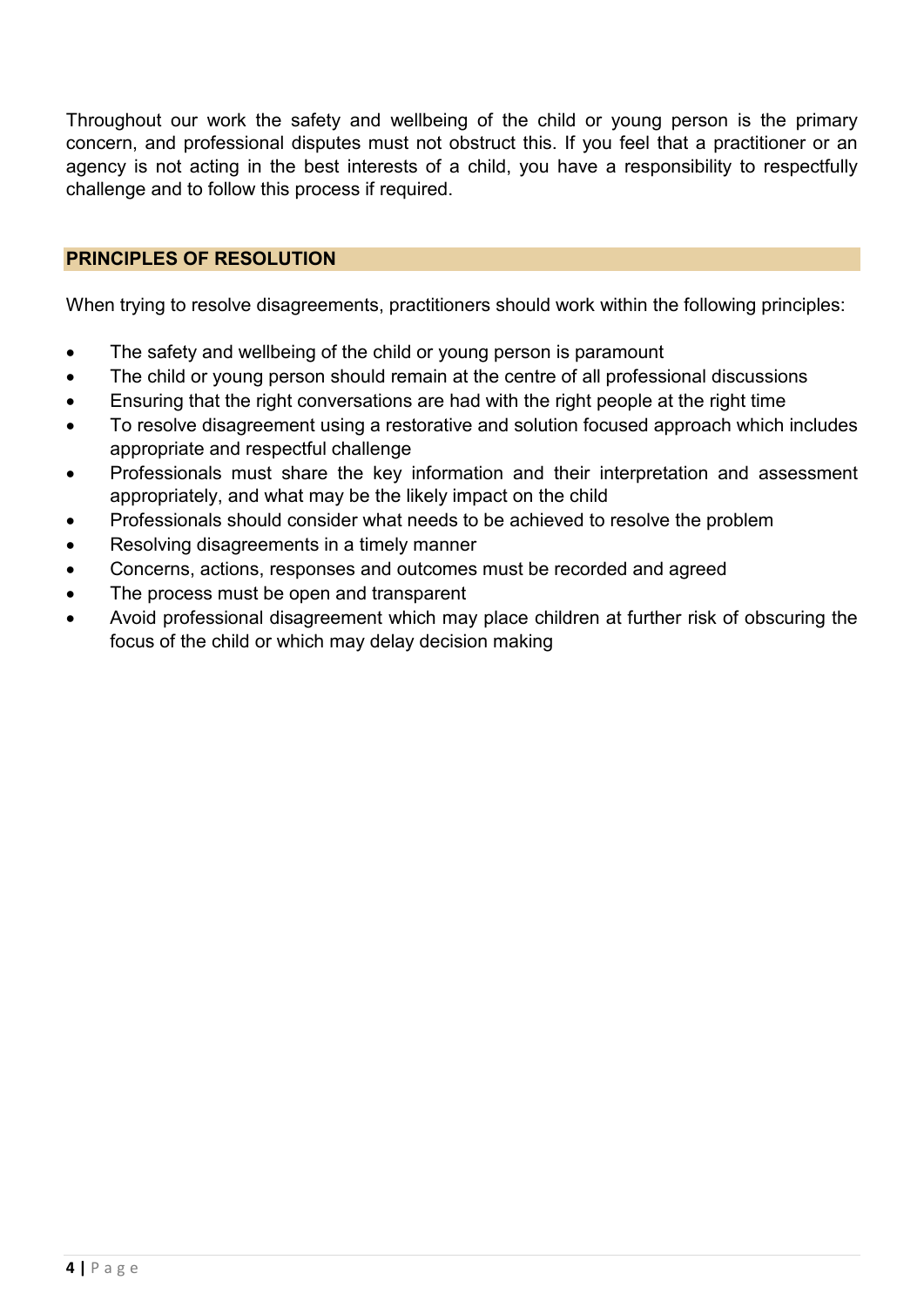#### **PROCESS – A STAGED APPROACH**

#### **Professional to Professional**

It is expected that most disagreements can be resolved by professionals discussing the concerns and agreeing a way forward to meet the child's needs; this is good partnership working. Prior to any formal escalation there should be a conversation applying the principles outlined above. The concerns should be clearly explained and supported with evidence/research, as appropriate, and reference to local thresholds. Please follow any internal guidelines/processes for internal escalation.

*An example of professional to professional resolution would be: A teacher and a health visitor disagree in a child in need meeting, regarding part of the plan. They discuss it outside of the meeting and having listened to each other's viewpoint they are agreed on the way forward. The health visitor discusses this with her team manager (supervisor) who also agrees the outcome seems appropriate and no further action is required.*

Whilst the process is usually linear and should be a tiered approach- **If there are significant concerns for the child's well-being and safety at any stage of this process and there is potentially no resolution, then the case should be escalated directly to the safeguarding partners (stage 3)**. Additionally, it should be noted that the 5 working days referred to is for guidance only, and whilst we would expect resolution within this timeframe, there may be circumstances where it is acceptable/unavoidable and deemed safe to go outside these parameters. **Moreover, there will be situations where it will not be appropriate/safe to wait before proceeding to the next level.**

#### **FORMAL ESCALATION**

**Stage One**: If not already consulted, both practitioners should discuss with their **safeguarding lead/manager**[1](#page-4-0)**.** If after this discussion it is felt there is a need to escalate the following process should be followed.

*An example of formal escalation would be: The safeguarding named midwife has raised concerns with the social worker about the birth plan for an unborn baby as she does not feel it addresses the multiple risks. After several days the social worker has not responded and the midwife has not been able to contact her by phone. The baby is due to be born within the week and so the safeguarding midwife decides to escalate the concerns to the Service Manager and alerts the Head of Safeguarding and the Head of Social Work to ensure an urgent response.* 

A discussion should then take place between the respective safeguarding leads/managers and a resolution sought within **5 working days**. The lead/manager initiating the process should **inform the Safeguarding Partnership Manager** that the escalation process has been triggered via [SafeguardingUnit@barnsley.gov.uk](mailto:SafeguardingUnit@barnsley.gov.uk) (marked for the attention of Partnership Manager). The Safeguarding Partnership Manager will record this on the escalation tracker. The escalation record in appendix 1 should be initiated to **record the discussion** and outcomes; this should be updated throughout the process.

Where an acceptable resolution is reached the receiving line manager will confirm the agreed outcome of the concern and how any outstanding issues will be pursued. This must be

<span id="page-4-0"></span><sup>&</sup>lt;sup>1</sup> For agencies where there is no safeguarding lead, a line manager should take on this function or for the voluntary/faith sector, a member of the committee.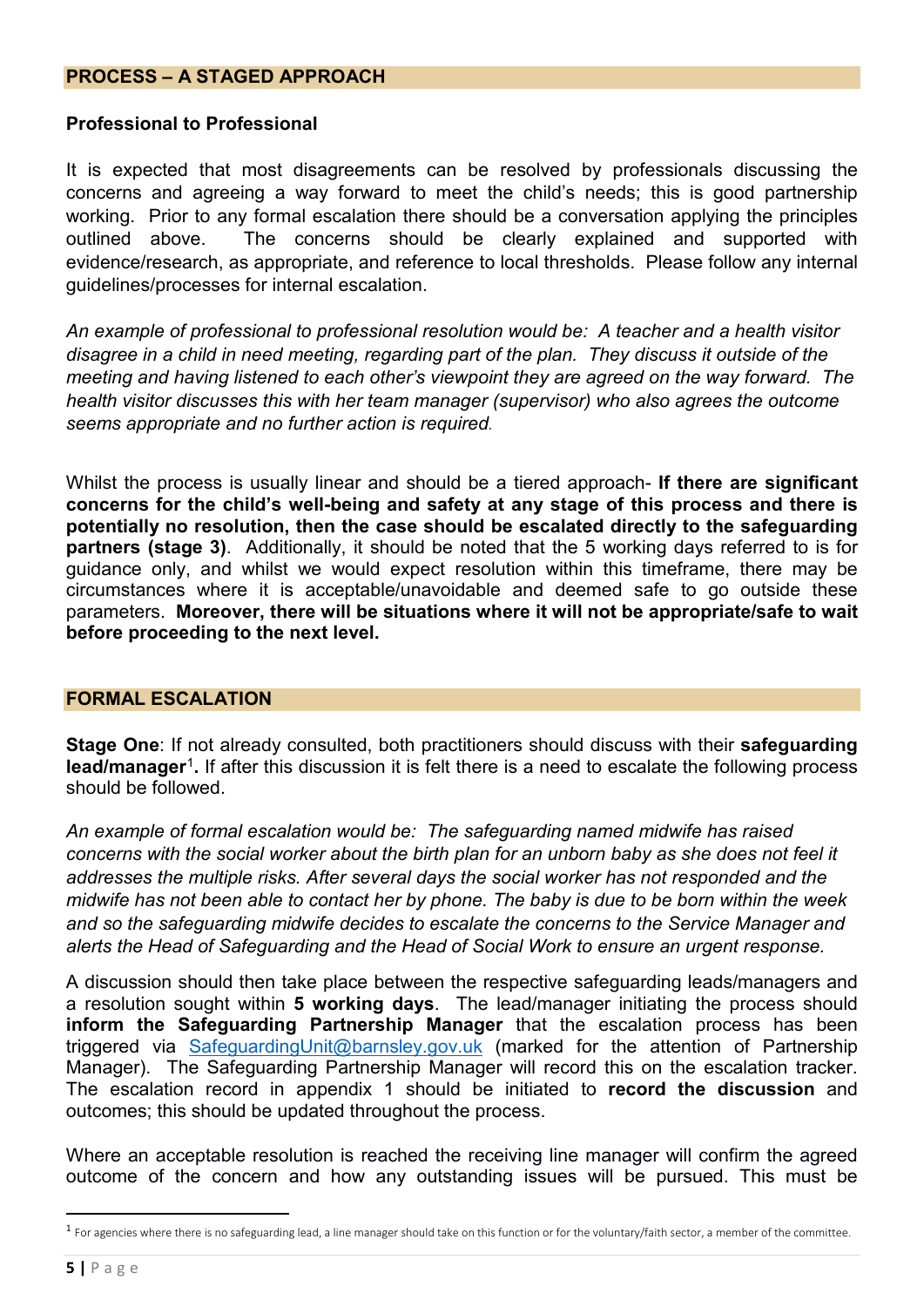documented, in writing to their counterpart, within a further 5 working days, using the escalation record (appendix 1). The manager must also ensure that the worker who first raised the initial concern is aware of the resolution, in addition to the Safeguarding Partnership Manager, who will update the tracker accordingly.

**Stage Two**: If it has not been possible to reach a satisfactory solution at stage one; the lead/manager will **progress the discussion with the next tier of management**. This progression should continue until it reaches a resolution and will culminate at the Head of Service (or equivalent). At this stage the organisations **representative on the Safeguarding Partnership (and for Health the Designated Nurse)** should be made aware of the escalation to provide intervention/support as appropriate. As with stage one, this should take no longer than **5 working days**, the process should be **recorded** on the escalation record, the **Safeguarding Partnership Manager is informed,** and the tracker updated. The agreed outcome should also be recorded and notified as in stage one.

**Stage Three**: In rare circumstances where a resolution has not been achieved the Heads of Service or equivalent (in the case of health the Designated Nurse) should escalate the case to the Safeguarding Partners for final resolution. The Partnership Manager should inform all involved of the conclusion reached.

Stage 1, 2, 3 are all formal stages of the escalation process and as such a notification should be made to the Partnership Manager at commencement. Thereafter the initiating safeguarding lead/manager should update him/her regarding progress made at each step of the process or every 5 working days. Additionally, the escalation record should be used to record each stage and should be sent to the Partnership Manager at conclusion of the process, for embedding in the tracker. Additionally, any learning should be extracted and be addressed as appropriate i.e. any perceived policy changes or training would be escalated to the Policy, Procedure and Workforce Practice and Development (PPWPD) sub group of the Partnership. As a consequence, we would hope to avoid the need for future disagreements.

**Please note whilst this is generally a tiered approach, if there are significant concerns for the safety and welfare of the child, they should be escalated straight to level 3.**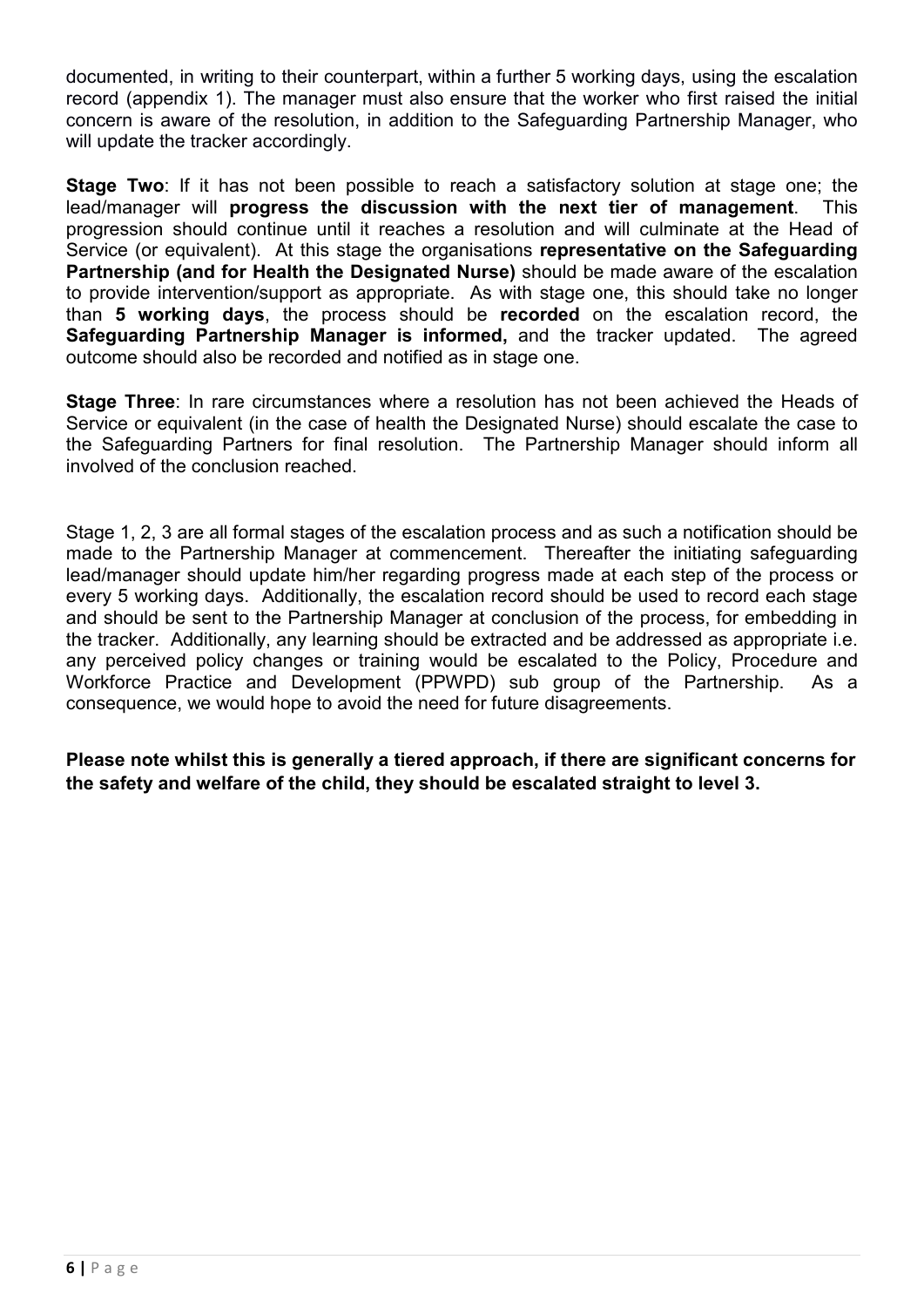## **ESCALATION RECORD**

#### **Escalation Proforma**

**(copy to be kept on service user file and sent to the Safeguarding Partnership Manager at resolution)**

#### **Date Escalation and Record Commenced:**

| Name of child/young person<br>1                                             |            |           |
|-----------------------------------------------------------------------------|------------|-----------|
| DOB:                                                                        |            |           |
| <b>Address:</b>                                                             |            |           |
| Name, Role and Agency of person completing this form:                       |            |           |
| Name, Role and Agency of others involved:                                   |            |           |
| Brief details of the professional disagreement:                             |            |           |
|                                                                             |            |           |
|                                                                             |            |           |
|                                                                             |            |           |
|                                                                             |            |           |
| 2 Has the disagreement been resolved at Stage 1                             | <b>YES</b> | <b>NO</b> |
| If yes, what was agreed?                                                    |            |           |
|                                                                             |            |           |
|                                                                             |            |           |
|                                                                             |            |           |
|                                                                             |            |           |
|                                                                             |            |           |
|                                                                             |            |           |
|                                                                             |            |           |
| Please complete box 4 and 5                                                 |            |           |
| Has the disagreement been resolved at Stage 2<br>3                          | <b>YES</b> | <b>NO</b> |
| If yes, what was agreed?                                                    |            |           |
|                                                                             |            |           |
|                                                                             |            |           |
|                                                                             |            |           |
|                                                                             |            |           |
|                                                                             |            |           |
| What is the learning for your agency from this case?<br>4                   |            |           |
|                                                                             |            |           |
|                                                                             |            |           |
|                                                                             |            |           |
|                                                                             |            |           |
|                                                                             |            |           |
| Is there learning for the wider safeguarding partnership?<br>$5\phantom{1}$ |            |           |
| A requirement for staff training                                            | <b>YES</b> | <b>NO</b> |
| Development of new policy, procedure or process                             | <b>YES</b> | <b>NO</b> |
| Further discussion at a particular Partnership Sub-Group                    | <b>YES</b> | <b>NO</b> |
| <b>Other Comments</b>                                                       |            |           |
|                                                                             |            |           |
|                                                                             |            |           |
|                                                                             |            |           |
|                                                                             |            |           |
|                                                                             |            |           |

Please send the completed form via secure email to: [SafeguardingUnit@barnsley.gov,uk](mailto:SafeguardingUnit@barnsley.gov,uk)